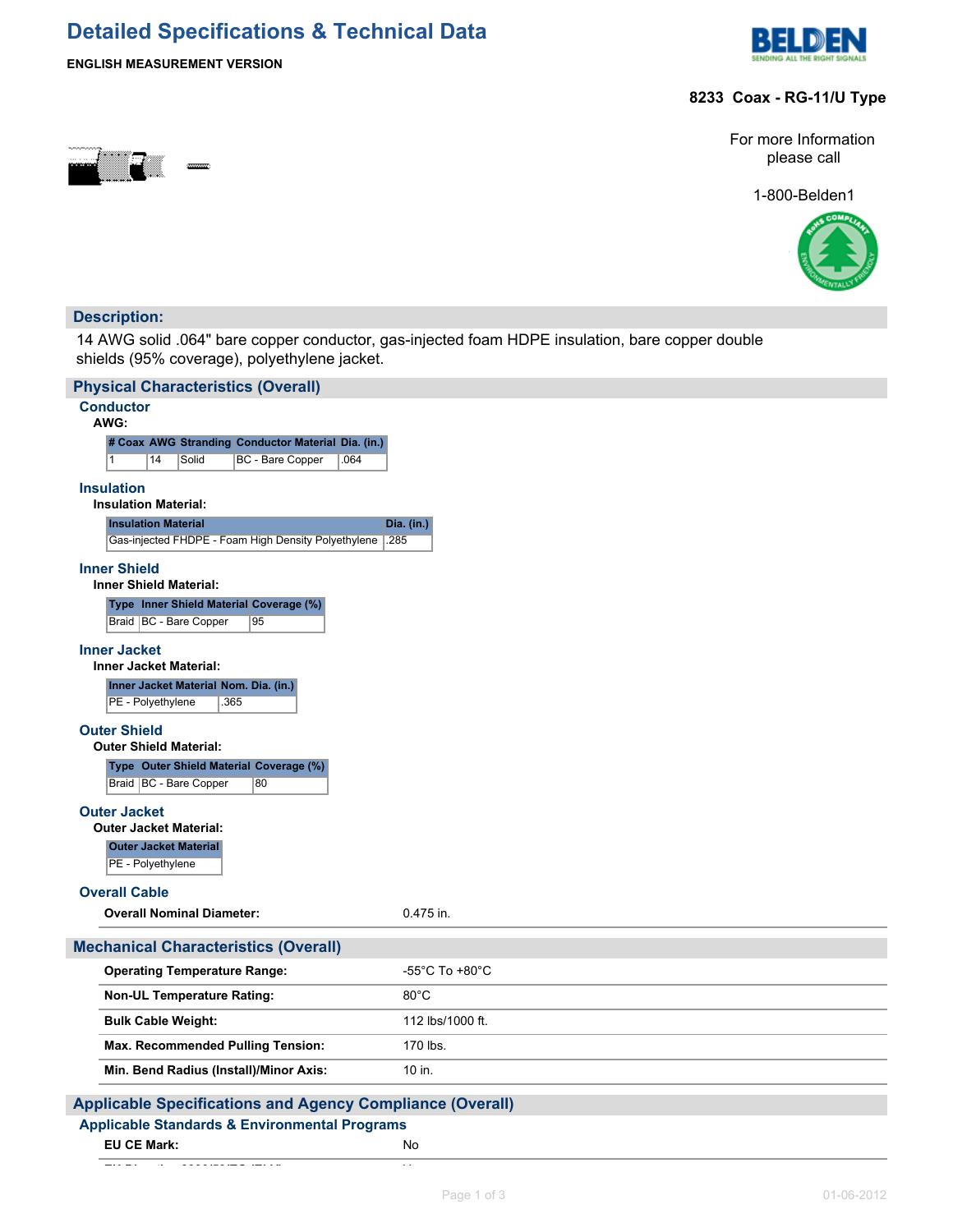# **Detailed Specifications & Technical Data**

## **ENGLISH MEASUREMENT VERSION**



## **8233 Coax - RG-11/U Type**

| EU Directive 2000/53/EC (ELV):              | Yes                                     |
|---------------------------------------------|-----------------------------------------|
| EU Directive 2002/95/EC (RoHS):             | Yes                                     |
| EU RoHS Compliance Date (mm/dd/yyyy):       | 01/01/2004                              |
| EU Directive 2002/96/EC (WEEE):             | Yes                                     |
| EU Directive 2003/11/EC (BFR):              | Yes                                     |
| CA Prop 65 (CJ for Wire & Cable):           | Yes                                     |
| MII Order #39 (China RoHS):                 | Yes                                     |
| <b>RG Type:</b>                             | 11/U                                    |
| <b>Suitability</b>                          |                                         |
| Suitability - Indoor:                       | Yes                                     |
| <b>Suitability - Outdoor:</b>               | Yes                                     |
| <b>Suitability - Aerial:</b>                | Yes, when supported by a messenger wire |
| <b>Suitability - Burial:</b>                | Yes                                     |
| <b>Plenum/Non-Plenum</b>                    |                                         |
| Plenum (Y/N):                               | No                                      |
| <b>Electrical Characteristics (Overall)</b> |                                         |
| Nom. Characteristic Impedance:              |                                         |

**Impedance (Ohm)**

75 **Nom. Inductance:**

**Inductance (µH/ft)**

 $0.097$ 

**Nom. Capacitance Conductor to Shield:**

**Capacitance (pF/ft)**

16.1

**Nominal Velocity of Propagation:**

**VP (%)**

84

**Nominal Delay:**

**Delay (ns/ft)**  $1.20$ 

**Nom. Conductor DC Resistance:**

**DCR @ 20°C (Ohm/1000 ft)** 2.5

**Nom. Inner Shield DC Resistance:**

## **DCR @ 20°C (Ohm/1000 ft)**

1.6

**Nominal Outer Shield DC Resistance:**

## **DCR @ 20°C (Ohm/1000 ft)**

 $\overline{1.4}$ 

**Nom. Attenuation:**

#### **Freq. (MHz) Attenuation (dB/100 ft.)**

| 1    | .2            |
|------|---------------|
| 3.6  | .3            |
| 10   | $\mathcal{A}$ |
| 71.5 | 1.1           |
| 135  | 1.5           |
| 270  | 2.3           |
| 360  | 2.7           |